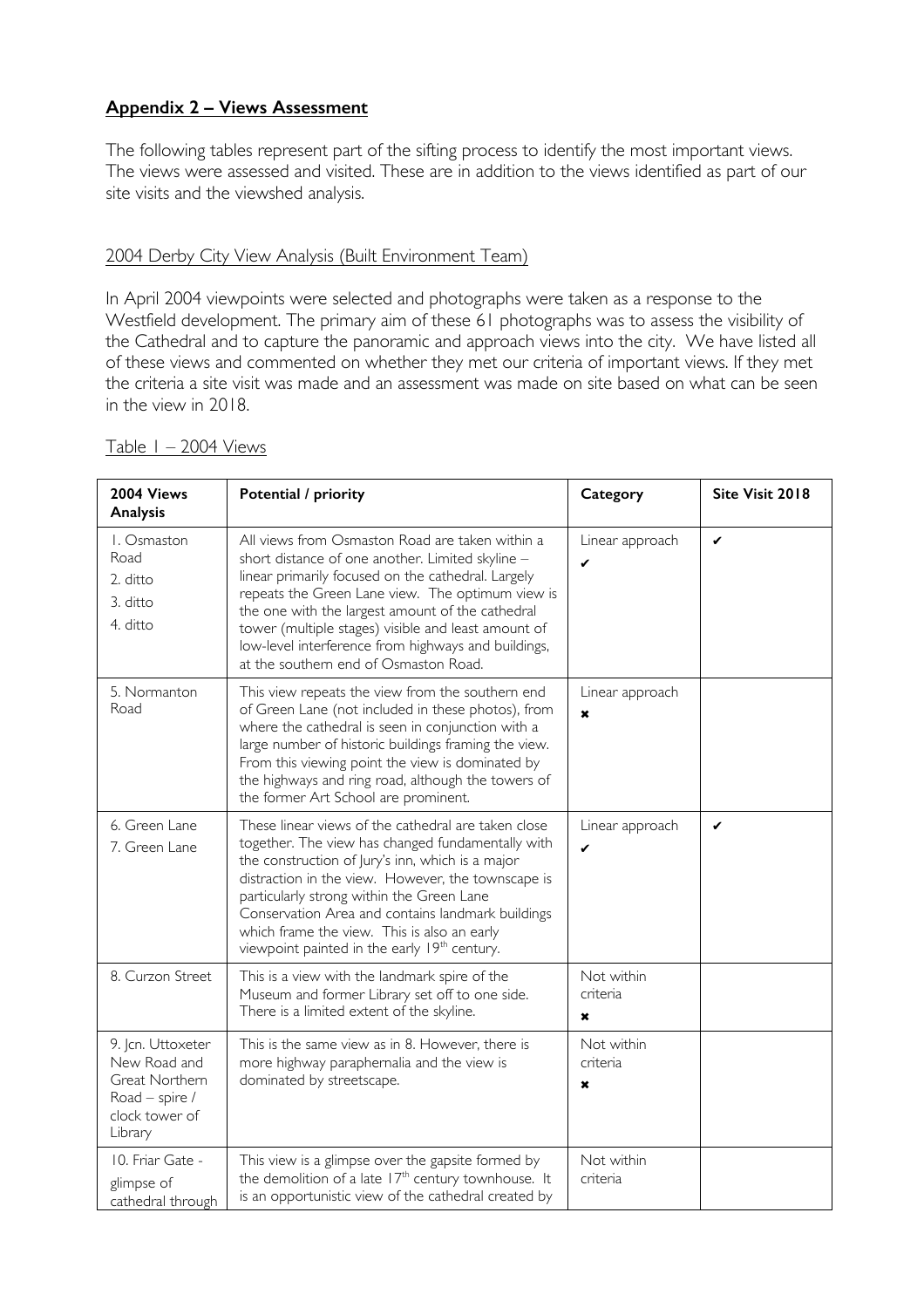| car park -<br>opened up<br>building frontage<br>(formerly<br>enclosed) | demolition. It is desirable that this gapsite be<br>redeveloped and this corner strengthened. Not an<br>iconic view and it could easily be removed with<br>development of the car park site.                                                                                                                                                                                                                                          | $\pmb{\times}$                                      |   |
|------------------------------------------------------------------------|---------------------------------------------------------------------------------------------------------------------------------------------------------------------------------------------------------------------------------------------------------------------------------------------------------------------------------------------------------------------------------------------------------------------------------------|-----------------------------------------------------|---|
| II. Agard Street                                                       | There is no longer a glimpse of the pinnacles of the<br>cathedral as the site has been redeveloped. Not an<br>iconic view.                                                                                                                                                                                                                                                                                                            | Not within<br>criteria<br>×                         |   |
| 12. Markeaton<br>Brook walkway                                         | The experience of the cathedral from the<br>Markeaton Brook is intermittent, based on<br>occasional glimpses such as this one. The<br>redevelopment of sites along the edge of the<br>walkway has already affected this view.                                                                                                                                                                                                         | Not within<br>criteria<br>×                         |   |
| 13. Brook Street                                                       | The cathedral tower was in full view across a<br>gapsite. There is limited historic significance to the<br>surrounding view, with poor quality townscape. The<br>skyline is limited to the visibility of the cathedral<br>only. The view has been completely altered with<br>the development of the Derby College Joseph<br>Wright Centre which has removed the cathedral<br>from this incidental view                                | Not within<br>criteria<br>×                         |   |
| 14. Chapel Street<br>Car Park                                          | The view of the cathedral is across a gapsite which<br>has been redeveloped for Derby College as part of<br>the development of iconic buildings along the inner<br>ring road                                                                                                                                                                                                                                                          | Not within<br>criteria<br>×                         |   |
| 15. St. Helen's<br>Street                                              | The cathedral tower in 2004 was in full view across<br>a gapsite. There is limited historic significance to the<br>surrounding view, with poor quality townscape. The<br>skyline is limited to the visibility of the cathedral<br>only. The view has been completely altered with<br>the development of the Derby College Joseph<br>Wright Centre which has removed the cathedral<br>from this incidental view                        | Not within<br>criteria<br>$\boldsymbol{\mathsf{x}}$ |   |
| 16. Seven Stars<br><b>PH</b>                                           | This view shows St. Helens House in full view,<br>without its replacement brick wall, & the Cathedral<br>in line-of-sight. It predates the traffic management<br>alterations and the demolition of a row of buildings<br>which were part of the Spar Manufactory. Despite<br>the changes to the road layout and localised<br>demolition and reconstruction, the view is still a<br>very strong view with multiple historic buildings. | Linear approach<br>✔                                | ✔ |
| 17. repetition of<br>16, but with<br>fewer heritage<br>assets          | The view is dominated by the road junction and<br>foreground streetscape and repeats View no. 16,<br>but with fewer historic assets; off-set away from the<br>linear approach.                                                                                                                                                                                                                                                        | Not within<br>criteria<br>×                         |   |
| 18. St. Katherine's<br>House, off<br>Mansfield Road                    | This view of the cathedral tower is not from an<br>easily accessible public place. It is away from<br>Mansfield Road, not on the historic approach, and is<br>a view of the general skyline, with relatively few<br>heritage assets.                                                                                                                                                                                                  | Not within<br>criteria<br>$\mathbf x$               |   |
| 19.                                                                    | The view is across the road network and is<br>dominated by floorscape. The view of the cathedral<br>is across a gapsite. It has a restricted view of the<br>skyline                                                                                                                                                                                                                                                                   | Not within<br>criteria<br>×                         |   |
| 20. Stores Road                                                        | The view of the cathedral is across a gapsite and is<br>incidental.                                                                                                                                                                                                                                                                                                                                                                   | Not within<br>criteria                              |   |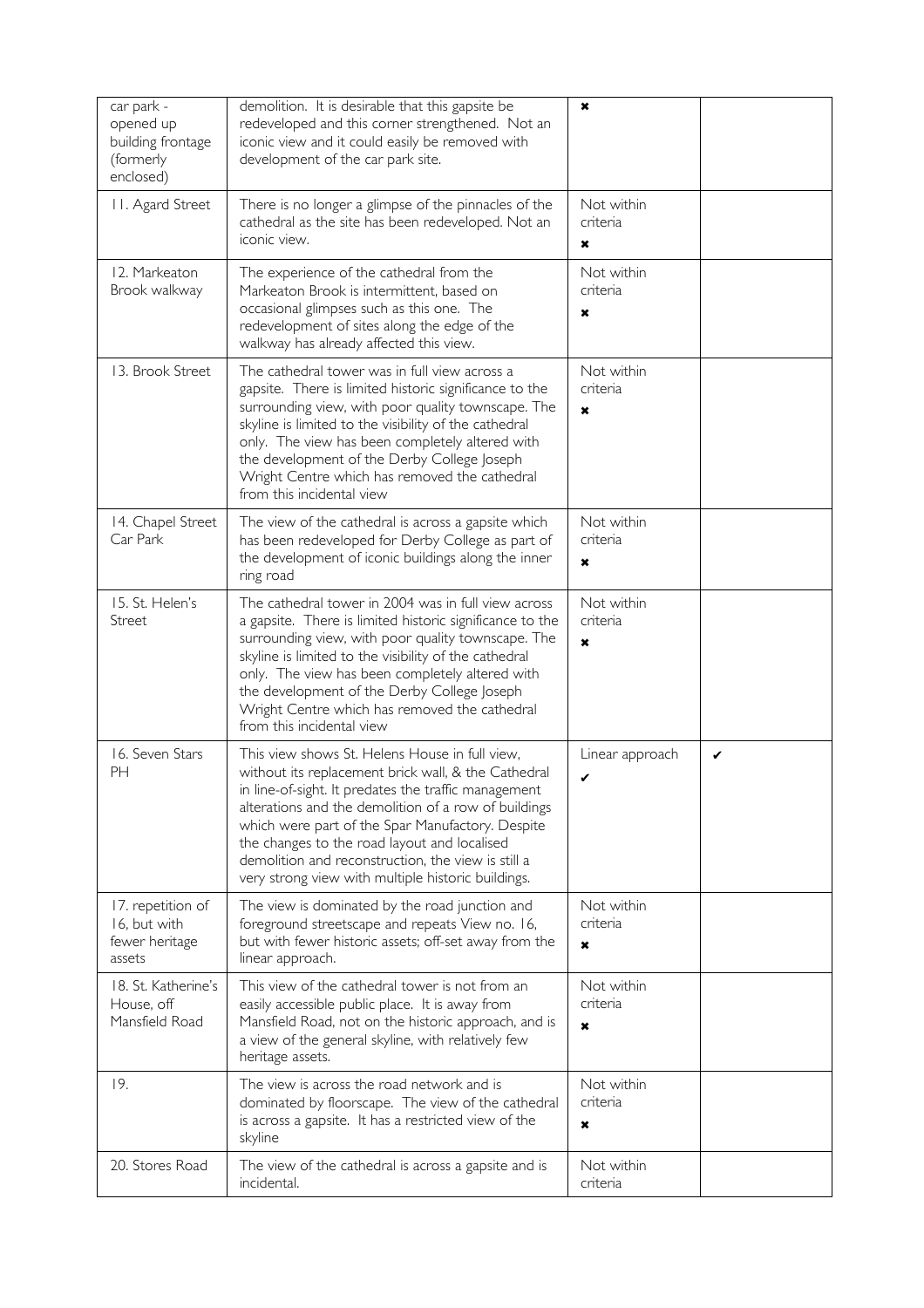|                                                                |                                                                                                                                                                                                                                                                                                                                                                                                                                        | $\pmb{\times}$                                      |                                                                                                                                                                                                        |
|----------------------------------------------------------------|----------------------------------------------------------------------------------------------------------------------------------------------------------------------------------------------------------------------------------------------------------------------------------------------------------------------------------------------------------------------------------------------------------------------------------------|-----------------------------------------------------|--------------------------------------------------------------------------------------------------------------------------------------------------------------------------------------------------------|
| $21 - 22 -$<br>Nottingham<br>Road $-$ city side<br>of Pentagon | The two views along Nottingham Road contain<br>direct views of the cathedral as part of a linear<br>approach. In 2004 this view contained a view of<br>both the Cathedral and the Silk Mill open-side<br>tower.<br>Despite the presence of the Nottingham Road<br>Conservation Area to the right side of the view,<br>there is a high degree of intrusion from highways<br>paraphernalia and Cardinal Square interrupting the<br>view. | Linear approach<br>✔                                | ×<br>Site visit confirms<br>the majority of<br>the view has been<br>altered with the<br>construction of<br>the flats to the<br>east riverside.<br>The Silk Mill has<br>been removed<br>from this view. |
| 23. View<br>approaching the<br>Underpass                       | The glimpse of the Cathedral tower (upper stage<br>only) through the trees in winter only and the Silk<br>Mill, which could be seen in 2004, has been altered<br>with the development of the east riverside flats.<br>The view is dominated by the ring road and several<br>highways.                                                                                                                                                  | Not within<br>criteria<br>$\boldsymbol{\mathsf{x}}$ |                                                                                                                                                                                                        |
| 24. Ring Road<br>North side                                    | A glimpse of the Cathedral and the Silk Mill in 2004<br>has been significantly altered by the development of<br>the east riverside apartments and the development<br>of a gapsite. The view is dominated by the ring road.                                                                                                                                                                                                             | Not within<br>criteria<br>$\boldsymbol{\mathsf{x}}$ |                                                                                                                                                                                                        |
| 25. Behind<br>Council House                                    | This is actually a view from the east side of Exeter<br>Bridge. This is one of a number of views sampled<br>which are part of the kinetic experience of the east<br>River Gardens.                                                                                                                                                                                                                                                     | Local panoramic<br>view with specific<br>focus<br>✓ | ✓                                                                                                                                                                                                      |
| 26, 27 and 28<br><b>Behind Bus</b><br>Station -                | The views all incorporate a glimpse of the Cathedral<br>roof above the Council House.<br>The views are all across the road network and bus<br>station bus turning area and are dominated by<br>floorscape and railings. The view of the cathedral is<br>a restricted view of the skyline.                                                                                                                                              | Not within<br>criteria<br>×                         |                                                                                                                                                                                                        |
| 29, 30 and 31<br>North side Eagle<br>Centre Car Park           | The views are taken from the green space within<br>the highway network which is 'land-locked' by the<br>ring road. It is part of a pedestrian and bike route to<br>Pride Park so part of a kinetic experience. The<br>cathedral tower has greater visibility than the views<br>from the bus station, but there is no other context.<br>The foreground is dominated by highways<br>associated earthworks.                               | Not within<br>criteria<br>×                         |                                                                                                                                                                                                        |
| 32. Eagle Centre<br>car park                                   | The view has been removed since 2004, with<br>redevelopment                                                                                                                                                                                                                                                                                                                                                                            | Not within<br>criteria<br>×                         |                                                                                                                                                                                                        |
| 33. Rykneld Road<br>Recreation<br>Ground                       | The view in the 2008 Tall Buildings Strategy. The<br>only true panorama from the west side of Derby<br>which shows the whole skyline                                                                                                                                                                                                                                                                                                   | Long distance<br>Panorama<br>✔                      | $\checkmark$                                                                                                                                                                                           |
| 34-35<br>International<br>Hotel                                | A view from a building.                                                                                                                                                                                                                                                                                                                                                                                                                | Not within<br>criteria<br>×                         |                                                                                                                                                                                                        |
| 36 and 37.<br>Uttoxeter New<br>Road                            | Part of the kinetic experience along this approach<br>route. These views which focus on the Library have<br>greater visibility closer to the town centre where<br>the Guildhall is shared on the skyline with the<br>former Library                                                                                                                                                                                                    | Linear approach<br>✓                                | ✔                                                                                                                                                                                                      |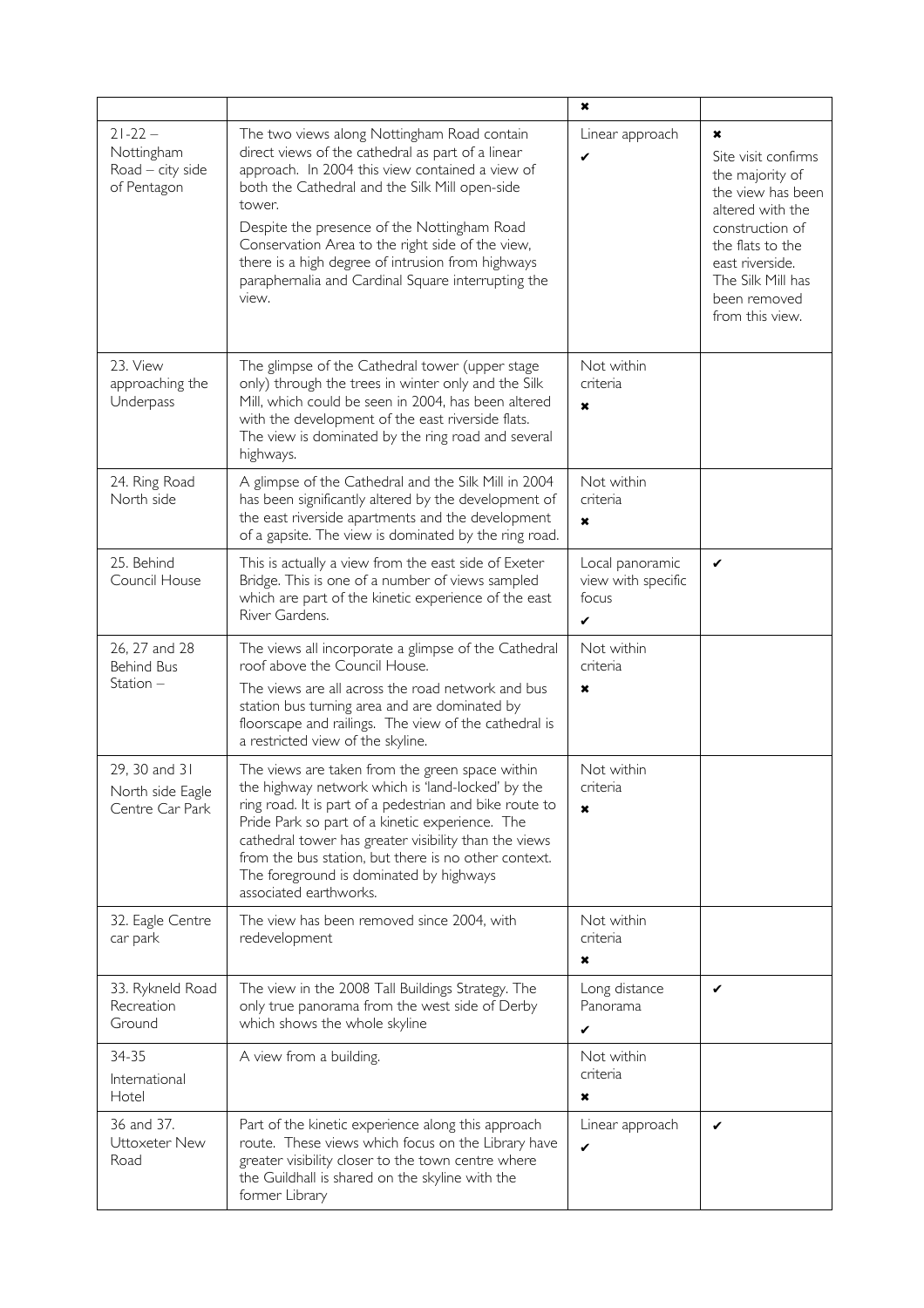| 38. Jcn of<br>Uttoxeter New<br>and Old Roads  | The view incorporates several landmarks that frame<br>the view and dominate the local skyline (industrial<br>chimney and chapel spire) but does not have a built<br>focal point in the distance. This is not part of the<br>linear approach route as the main subject of the<br>view and the focus is quite close.             | Short range view<br>✔                                                          | ✔ |
|-----------------------------------------------|--------------------------------------------------------------------------------------------------------------------------------------------------------------------------------------------------------------------------------------------------------------------------------------------------------------------------------|--------------------------------------------------------------------------------|---|
| 39, 40 and 41.<br>Uttoxeter New<br>Road       | A kinetic view which is negatively affected by the<br>highways network and overhead wires and street<br>lighting columns. However, it incorporates multiple<br>landmarks defining the skyline from the western<br>approach into the city.                                                                                      | Linear approach<br>✓                                                           | ✔ |
| 42 and 43.<br>Kingsway Retail<br>Park         | A glimpse of the cathedral tower over a large retail<br>unit. Other landmarks could easily be affected by<br>redevelopment of car parks and gapsites. No<br>foreground or middle-ground context, limited<br>skyline.                                                                                                           | Not within<br>criteria<br>×                                                    |   |
| 44, 45 and 46<br>Duffield Road<br>King Street | The kinetic linear approach incorporates a direct<br>line-of-sight from the traffic island and alongside The<br>Five Lamps PH                                                                                                                                                                                                  | Linear approach<br>✔                                                           | ✓ |
| 47 North Parade                               | A long linear view of the cathedral                                                                                                                                                                                                                                                                                            | $\star$<br>The view has<br>been lost with the<br>construction of<br>Jury's Inn |   |
| 48 off Bath Street                            | A glimpse of the Cathedral over rear of mill<br>buildings from a footpath                                                                                                                                                                                                                                                      | Not within<br>criteria<br>×                                                    |   |
| 49 and 50<br>Chester Green                    | The visibility of the cathedral from Chester Green is<br>directly affected by seasonal changes, as the tree<br>canopy in general prevents views. The tower can be<br>glimpsed during winter months. The visibility of the<br>skyline is restricted to a glimpse of the cathedral<br>only.                                      | Not within<br>criteria<br>×                                                    |   |
| 51 and 52<br>Mansfield Road                   | Part of the kinetic experience along this approach<br>route with a high concentration of historic buildings<br>lining the route and in the distance which includes<br>the cathedral and other landmarks.                                                                                                                       | Linear approach<br>✓                                                           | ✔ |
| 53, 54, 55 and 56<br>Nottingham<br>Road       | Part of the kinetic experience along this approach<br>route. The panorama is affected by the presence<br>of the industrial estate in the foreground and the<br>fact that this is a gapsite. However, the linear views<br>of the cathedral are significant and historic.                                                        | Linear approach<br>✔                                                           | ✔ |
| 57, 58, 59, 60 &<br>61<br>Pride Park flyover  | Although these views of the cathedral are from an<br>approach route, the cathedral is off-set and the view<br>is significantly affected by the presence of the multi-<br>storey Cock-pit car park. The foreground and<br>middle-ground of the view are dominated by<br>highway structure, street lighting columns and traffic. | Not within<br>criteria<br>$\boldsymbol{\mathsf{x}}$                            |   |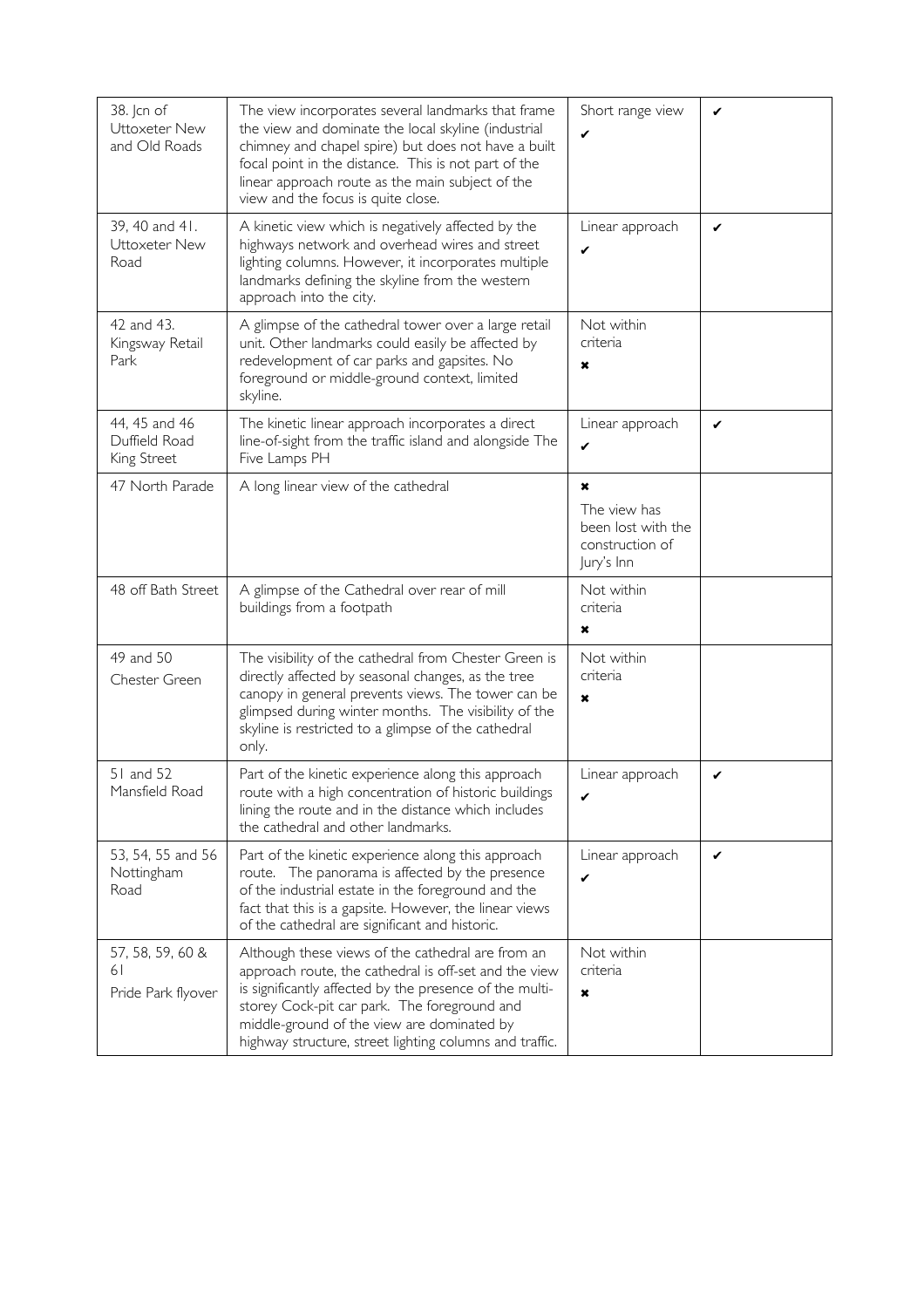## Assessment of Views by Derby City Council Urban Designer (2018 Draft)

A separate assessment of views was undertaken in 2018 by Derby City Council's Urban Designer. To the previous list of 2004 and the 2008 Tall Buildings Strategy were added short range/long range views which required particularly thorough assessment, dynamic views and the settings/views from and to heritage assets.

These were also assessed in conjunction with the criteria adopted as part of this study and a number of views were eliminated as a result.

| <b>DCC list 2018</b>                                    | Potential / priority                                                                                                                                                                                                                                                                               | Category                                                       | Site visit                                                                                                         |
|---------------------------------------------------------|----------------------------------------------------------------------------------------------------------------------------------------------------------------------------------------------------------------------------------------------------------------------------------------------------|----------------------------------------------------------------|--------------------------------------------------------------------------------------------------------------------|
| I. and Ia<br>Jcn of Osmaston<br>Road and<br>London Road | Linear views of the cathedral. The view from The<br>Spot and the top of St. Peter's Street is affected by<br>the buildings lining the street, including the modern<br>development fronting Westfield and street furniture.<br>The visibility of the Cathedral is limited to the top<br>stage only. | Linear approach<br>✔                                           | ✔ The view from<br>Osmaston Road<br>(la) has been<br>given higher<br>value than the<br>lower view from<br>The Spot |
| 2. Irongate                                             | Linear view of the Cathedral                                                                                                                                                                                                                                                                       | Short range linear                                             | ✓                                                                                                                  |
| 3. Exeter Bridge                                        | This view is close to the monitoring view but is<br>more iconic and closely related to historic views.                                                                                                                                                                                             | Local panoramic<br>view with specific<br>focus<br>✔            | ✓                                                                                                                  |
| 4. East bank of<br>River at weir                        | The views from the east bank are dynamic<br>incorporating the weir, moving water and the set-<br>piece setting of the Council House.                                                                                                                                                               | Local panoramic<br>view with specific<br>focus<br>✔            | ✓                                                                                                                  |
| 5. Green Lane                                           | Despite the development of Jury's Inn, the heritage<br>significance is well represented in this view.                                                                                                                                                                                              | Linear approach<br>✓                                           | ✓                                                                                                                  |
| 6. Holmes Bridge<br>the river                           | A vantage point which provides an extensive<br>panorama of the skyline overlooking the weir                                                                                                                                                                                                        | Local panoramic<br>view with specific<br>focus<br>$\checkmark$ | ✓                                                                                                                  |
| 7. Ring Road                                            | The view from the highways structure is dominated<br>in the foreground and middle-ground by the ring<br>road and crash barriers. It is not an historic<br>viewpoint, is limited to a glimpse of the cathedral<br>tower, and heritage significance is not well<br>represented                       | Not within<br>criteria<br>$\star$                              |                                                                                                                    |
| 8. Mansfield Road                                       | The focus is the cathedral - heritage significance is<br>well represented.                                                                                                                                                                                                                         | Linear approach<br>✔                                           | ✓                                                                                                                  |
| 9. King Street                                          | The view is little changed.                                                                                                                                                                                                                                                                        | Linear approach<br>$\checkmark$                                | $\checkmark$                                                                                                       |
| 10. View from<br>Markeaton Brook                        | The view is now restricted by the redevelopment of<br>Cathedral Road and student accommodation under<br>construction and the cathedral is a glimpse.                                                                                                                                               | Not within<br>criteria<br>×                                    |                                                                                                                    |

Table 2 - Urban Design (DCC) views list